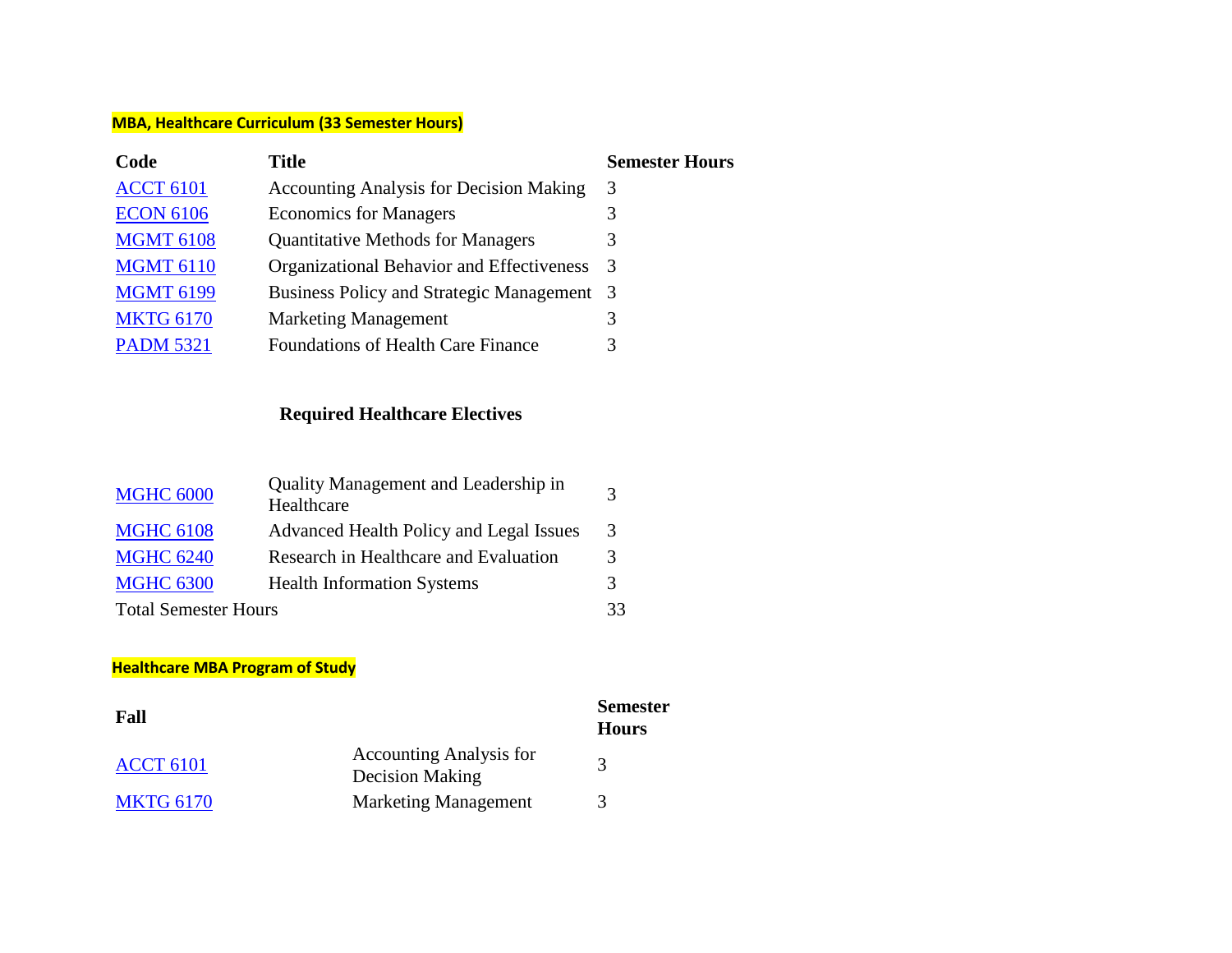| <b>MGMT 6110</b>          | Organizational Behavior and<br>Effectiveness |    |
|---------------------------|----------------------------------------------|----|
| MGHC 6000* Level Elective |                                              |    |
|                           | <b>Semester Hours</b>                        | 12 |

# **Spring**

| <b>ECON 6106</b>          | <b>Economics for Managers</b>                      | 3  |
|---------------------------|----------------------------------------------------|----|
| <b>FINC 6101</b>          | <b>Financial Management</b>                        | 3  |
| <b>MGMT 6108</b>          | Quantitative Methods for<br>Managers               | 3  |
| MGHC 6000* Level Elective |                                                    | 3  |
|                           | <b>Semester Hours</b>                              | 12 |
| <b>Summer</b>             |                                                    |    |
| <b>MGMT 6199</b>          | <b>Business Policy and Strategic</b><br>Management | 3  |
| MGHC 6000* Level Elective |                                                    | 3  |
| MGHC 6000* Level Elective |                                                    | 3  |
|                           | <b>Semester Hours</b>                              | 9  |
|                           | <b>Total Semester Hours</b>                        | 33 |

## **Healthcare Electives**

| Code             | Title                                   | <b>Semester</b><br><b>Hours</b> |
|------------------|-----------------------------------------|---------------------------------|
| <b>MGHC 6108</b> | Advanced Health Policy and Legal Issues | 3                               |
| <b>MGHC 6300</b> | <b>Health Information Systems</b>       |                                 |